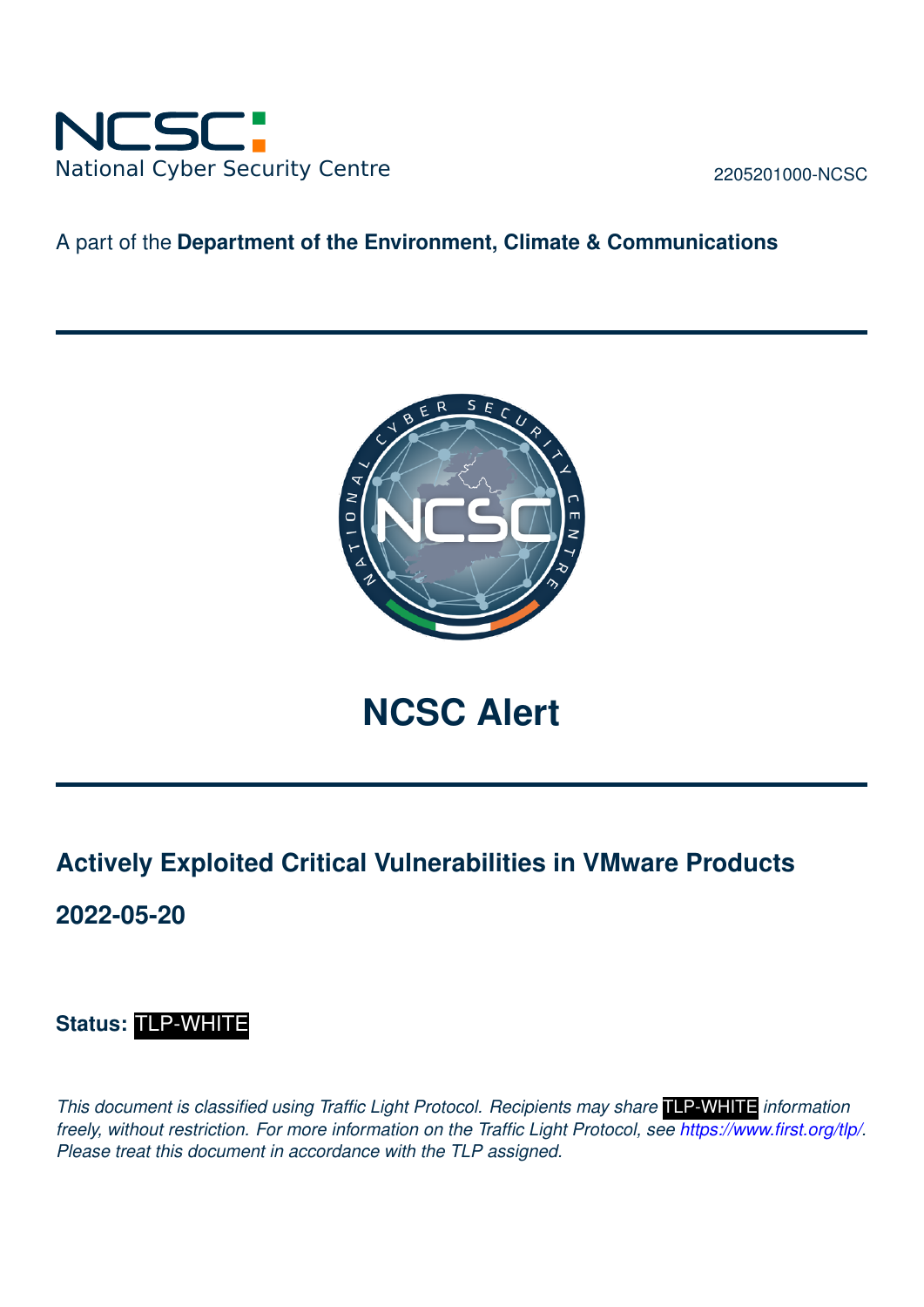#### **Description**

The NCSC is releasing this advisory to warn organisations about **critical** vulnerabilities released on 6th April and 18th May 2022 that exist in VMware products, some of which are being actively exploited.

**CVE-2022-22954 (CVSSv3 9.8)**: VMware Workspace ONE Access and Identity Manager contain a remote code execution vulnerability due to server-side template injection. A malicious actor with network access can trigger a server-side template injection that may result in remote code execution. Please see the [VMware Advisory](https://www.vmware.com/security/advisories/VMSA-2022-0011.html) for more information

**CVE-2022-22960 (CVSSv3 7.8)**: VMware Workspace ONE Access, Identity Manager and vRealize Automation contain a privilege escalation vulnerability due to improper permissions in support scripts. A malicious actor with local access can escalate privileges to 'root'. Please see the [VMware Advisory](https://www.vmware.com/security/advisories/VMSA-2022-0011.html) for more information

**CVE-2022-22973 (CVSSv3 7.8)**: VMware Workspace ONE Access and Identity Manager contain a privilege escalation vulnerability. A malicious actor with local access can escalate privileges to 'root'. Please see the [VMware Advisory](https://www.vmware.com/security/advisories/VMSA-2022-0014.html) for more information

**CVE-2022-22972 (CVSSv3 9.8)**: VMware Workspace ONE Access, Identity Manager and vRealize Automation contain an authentication bypass vulnerability affecting local domain users. A malicious actor with network access to the UI may be able to obtain administrative access without the need to authenticate. Please see the [VMware Advisory](https://www.vmware.com/security/advisories/VMSA-2022-0014.html) for more information.

Exploitation and chaining of CVE-2022-22954 and CVE-2022-22960 has been observed around the 12th April 2022. Reliable intelligence indicate that an unauthenticated actor with network access to the web interface leveraged CVE-2022-22954 to execute an arbitrary shell command as a VMware user. The actor then exploited CVE-2022-22960 to escalate the user's privileges to 'root'. With root access, the actor could wipe logs, escalate permissions, and move laterally to other systems. Post-exploitation, threat actors have been observed dropping webshells such as Dingo J-spy, Godzilla and tomcatjsp.

The NCSC expects that threat actors will develop exploits for the recent vulnerabilities (**CVE-2022- 22973 CVE-2022-22972**) in the same VMware products in the short term.

#### **Products Affected**

- VMware Workspace ONE Access
- VMware Identity Manager (vIDM)
- VMware vRealize Automation (vRA)
- VMware Cloud Foundation
- vRealize Suite Lifecycle Manager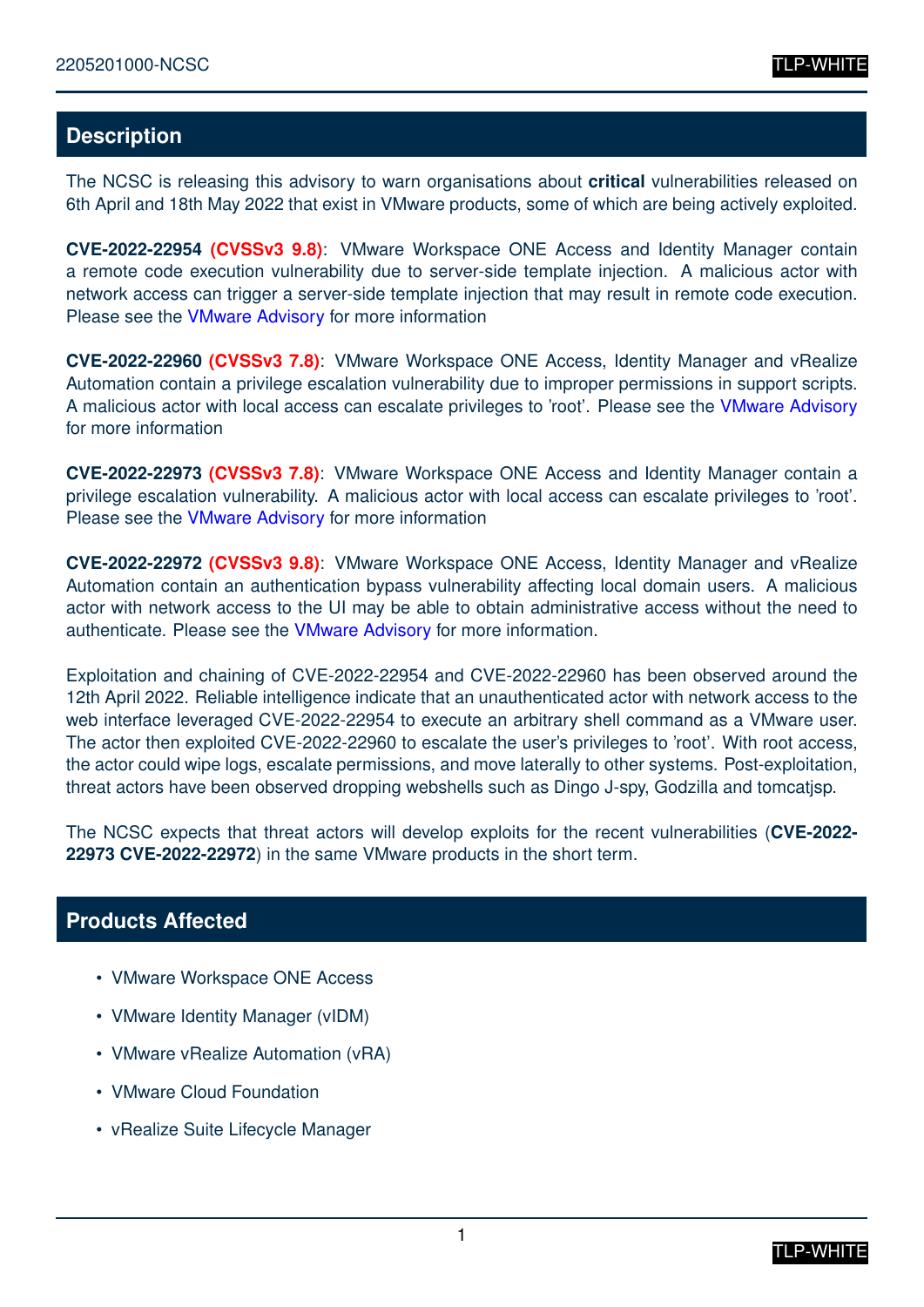#### **Impact**

Remote Code Execution (RCE), Privilege Escalation, Authentication by-pass

#### **Recommendations**

The NCSC recommends strongly that organisations deploy updates per [VMware Security Advisory -](https://www.vmware.com/security/advisories/VMSA-2022-0014.html) [VMSA-2022-0014.](https://www.vmware.com/security/advisories/VMSA-2022-0014.html) Given the severity of these vulnerabilities, organisations should prioritise deploying this update as soon as possible.

If any of the services are exposed to the internet assume compromise and perform incident response procedures in line with your organisations Incident Response plan as a matter of urgency.

VMware have also issued workarounds for these vulnerabilities. These workarounds are meant to be a temporary solution only and will result in the loss of certain functionality, such as the ability to login for non-directory (local) users and if VMware Identity Manager is managed by vRealize Suite Lifecycle Manager, Day-2 actions like inventory sync may fail after a workaround is applied. More details on workarounds can be found at the following link: [https://kb.vmware.com/s/article/88433.](https://kb.vmware.com/s/article/88433)

If organisations Identity compromised systems they should:

- Immediately isolate affected systems.
- Collect and review relevant logs, data, and artifacts.
- Consider soliciting support from a third-party incident response organisation to provide subject matter expertise, ensure the threat actor is eradicated from the network, and avoid residual issues that could enable follow-on exploitation.
- Report the details to the National Cyber Security Centre at [info@ncsc.gov.ie](mailto:info@ncsc.gov.ie)